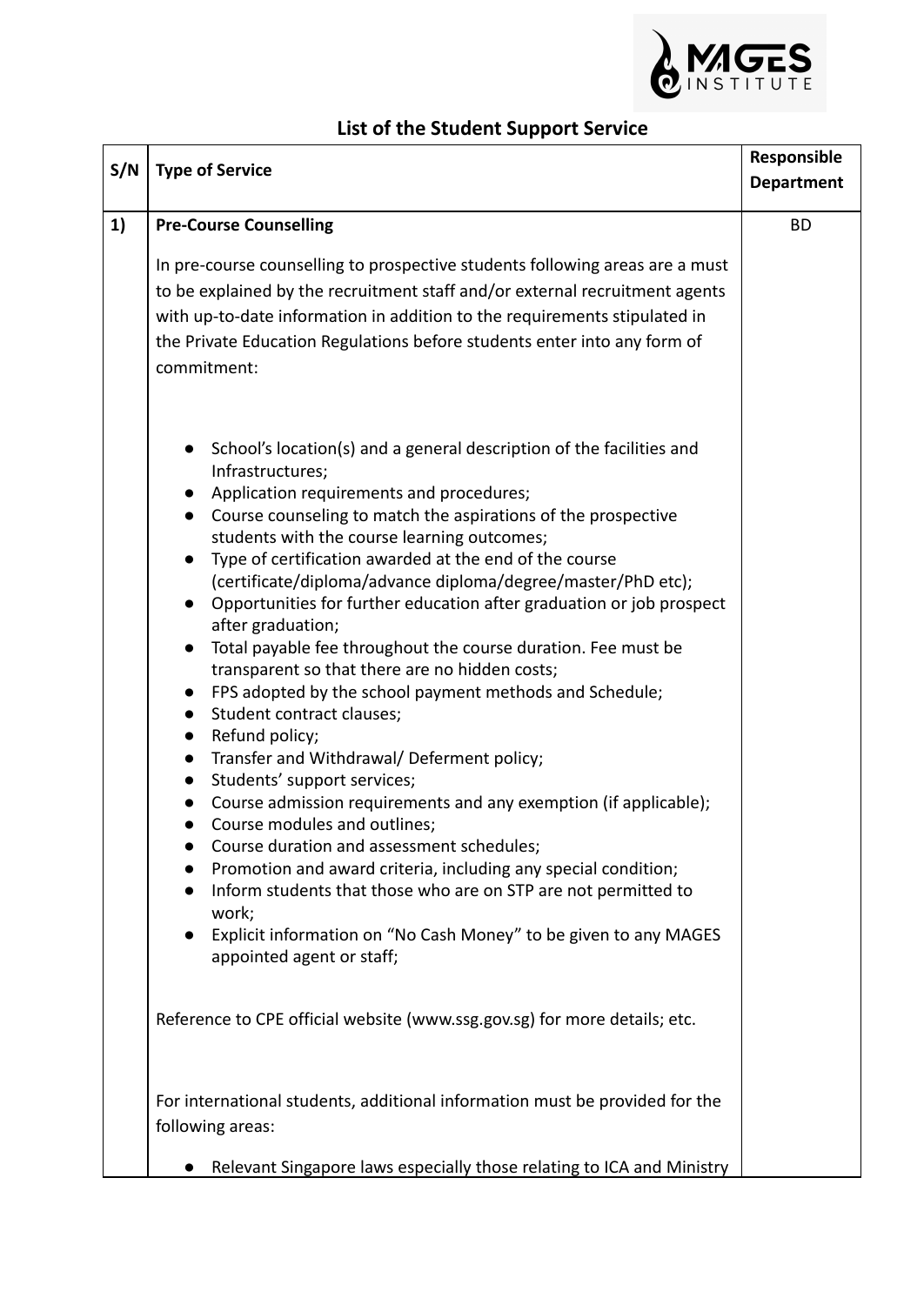

|    | of Manpower (MOM). This include, but are not limited to,                      |             |
|----|-------------------------------------------------------------------------------|-------------|
|    | immigration requirements, laws on driving, drugs and alcohol abuse,           |             |
|    | employment, smoking, traffic and littering;                                   |             |
|    | Visa and student's pass application requirements and procedures;<br>$\bullet$ |             |
|    | Advice on personal and medical insurance;<br>$\bullet$                        |             |
|    | Advice on accommodation and the cost of living;                               |             |
|    | General healthcare services in Singapore; and                                 |             |
|    | English language proficiency requirement (if applicable).                     |             |
| 2) | <b>Student Admission Related Services:</b>                                    | <b>SSA</b>  |
|    |                                                                               |             |
|    | Ensure the complete submission of application documents                       |             |
|    | Verify true copy of the documents submitted                                   |             |
| 3) | Airport transfer facility and standby accommodation                           | <b>SSA</b>  |
|    |                                                                               |             |
|    | Airport transfer facility and standby accommodation will be provided upon     |             |
|    | student request at the initial joining time and at the time of course         |             |
|    | completion, details of which shall be disseminated to the students at the     |             |
|    | required time.                                                                |             |
|    |                                                                               |             |
| 4) | <b>Student Orientation programme</b>                                          | <b>SSA</b>  |
|    |                                                                               |             |
|    | Briefing about the Institution and its various policies                       |             |
|    | Briefing about Singapore infrastructure                                       |             |
|    | Providing Hands-on experience to the international students by<br>$\bullet$   |             |
|    | facilitating a city tour for them under the guidance of a trained             |             |
|    | supervisor                                                                    |             |
|    | Disseminate and reiterate important course information, academic<br>$\bullet$ |             |
|    | policy and other information                                                  |             |
|    | Inform students that those who are on STP are not permitted to                |             |
|    | work                                                                          |             |
|    | inform students of their rights (this shall include internal and              |             |
|    | external grievance and dispute resolution procedures, fee protection          |             |
|    | scheme, reference to CPE's official website                                   |             |
|    | Inform students of course deferment/extension criteria and<br>$\bullet$       |             |
|    | procedures, suspension and expulsion conditions; and                          |             |
|    | Give details of the organization awarding the certificate (if and when        |             |
|    | applicable)                                                                   |             |
| 5) | <b>Course counseling services</b>                                             | <b>SSA</b>  |
|    |                                                                               |             |
|    | Assessing prospective students' educational needs based on their              |             |
|    | proficiencies;                                                                |             |
|    | Providing appropriate guidance and advice on the suitability of the           |             |
|    | courses available;                                                            |             |
|    | Providing career guidance relating to the courses available                   |             |
| 6) | <b>Pastoral counselling</b>                                                   | SSA/        |
|    | providing emotional support for students to help them cope with               | Internal    |
|    | mental stress relating to a new environment or course demands;                | Counsellor/ |
|    | implementing programmes to create a culture and climate of care,<br>$\bullet$ |             |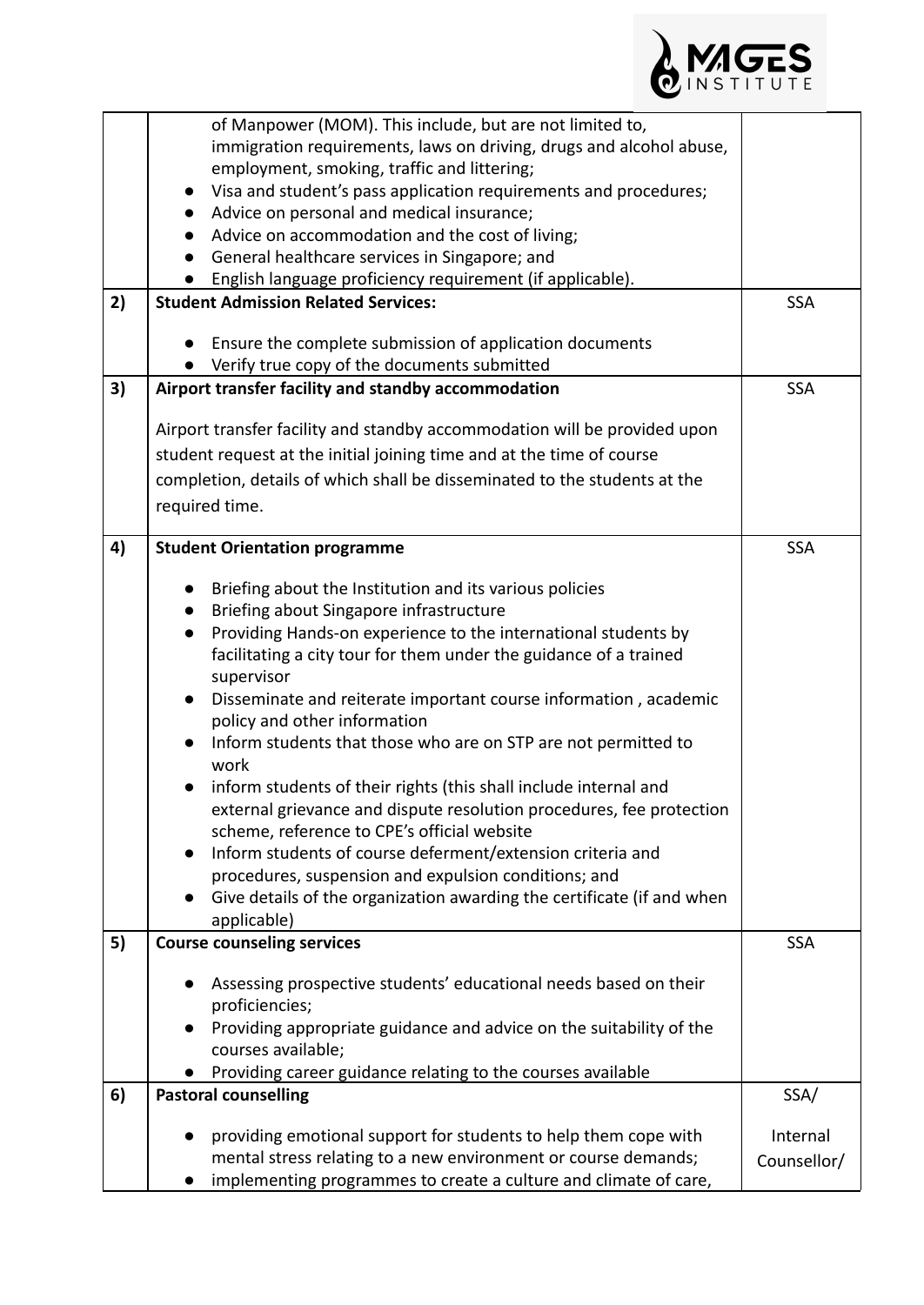

|    | trust and friendliness that encourage student attendance and<br>involvement; etc | Helplines  |
|----|----------------------------------------------------------------------------------|------------|
|    | Basic pastoral counselling, if needed, is provided by the SSA and                |            |
|    | Academic Director in the first instance. Internal counselors and                 |            |
|    |                                                                                  |            |
|    | appointed healthcare professionals will be engaged to assist students            |            |
|    | who are facing difficulties or requires support. Our Counselors will             |            |
|    | ensure that students are coping well during their stay and have easy             |            |
|    | access to a person they can speak to for advice.                                 |            |
|    |                                                                                  |            |
|    | In case of needs, students are encouraged to get the professional help           |            |
|    |                                                                                  |            |
|    | from the following Voluntary Free Counseling Services in Singapore:              |            |
|    | a. SOS (Samaritans of Singapore) -1800 221 4444                                  |            |
|    | b. The Counseling Place -6887 3695                                               |            |
|    | c. CareCorner Singapore -1800 3535800                                            |            |
|    | d. Family Life Society -6488 0278                                                |            |
|    | e. ComCare Hotline -1800 2220000 (24 Hours daily service)                        |            |
|    | f. National Care Hotline - 1800 2026868                                          |            |
|    |                                                                                  |            |
|    | For other Helplines and mental health-related support                            |            |
|    |                                                                                  |            |
|    | - go.gov.sg/hotlines (BELLE, Beyond the Label helpbot)                           |            |
|    | - www.msf.gov.sg/Pages/Contact-Us.aspx                                           |            |
| 7) | <b>Mentor Facility</b>                                                           | <b>SSA</b> |
|    | Mentor facility shall be given to the students to guide them through             |            |
|    | the initial period and through the period of study at the institute              |            |
| 8) | <b>Medical Insurance</b>                                                         | <b>SSA</b> |
|    |                                                                                  |            |
|    | Medical insurance coverage for hospitalization and related mediceal              |            |
|    | treatment for the entire course duration.                                        |            |
|    | Students shall be given an original copy of the medical insurance<br>$\bullet$   |            |
|    | policy stating clearly the policy's terms and conditions, the claim              |            |
|    | procedure, any exclusion, etc.                                                   |            |
|    | Exemption for Singaporean/PR students shall be applicable if they are            |            |
|    | already covered by their own medical insurance plan. Minimum                     |            |
|    | features/coverage for medical insurance (may be group or individual)             |            |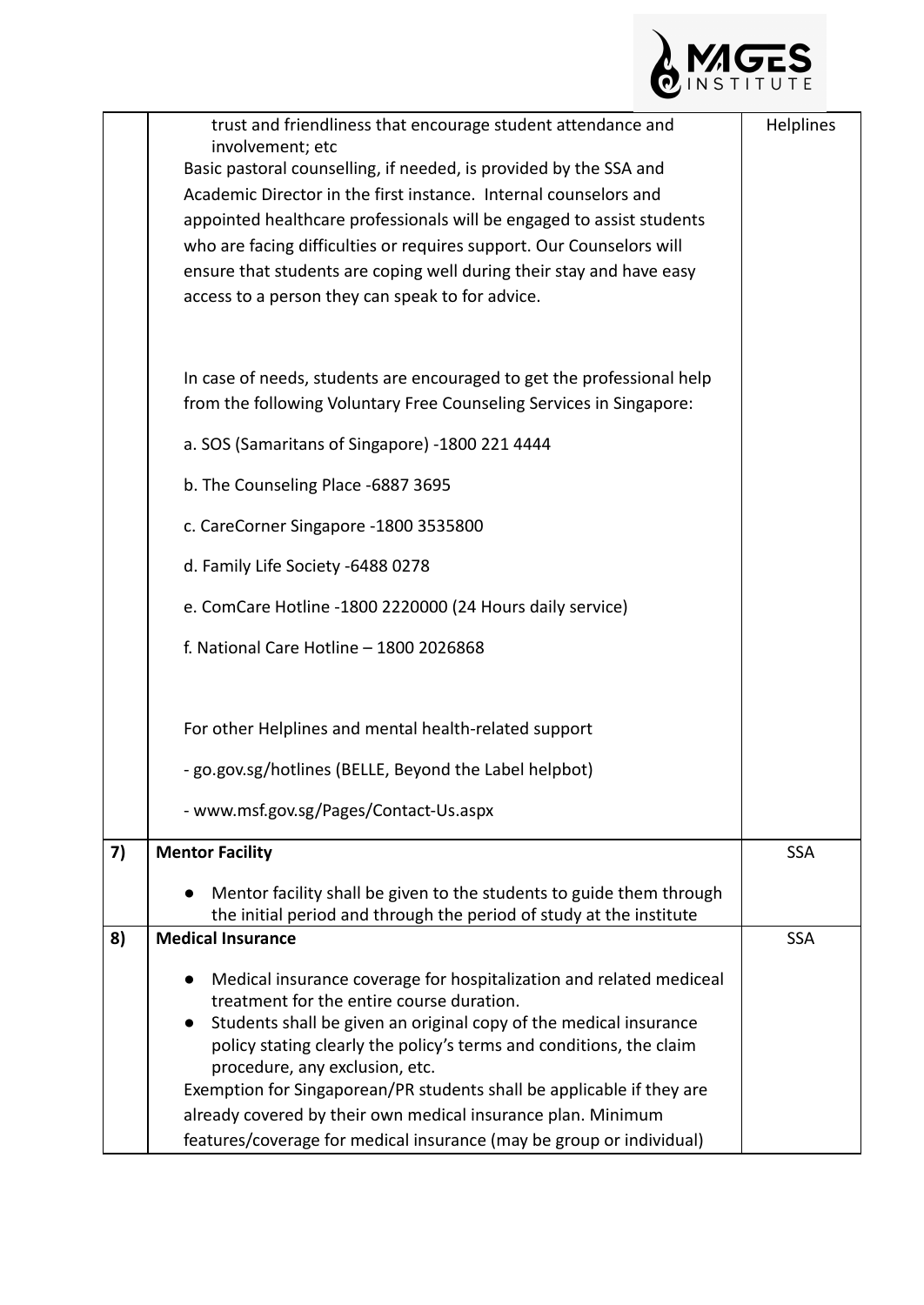

|     | shall be:                                                                                                                           |            |
|-----|-------------------------------------------------------------------------------------------------------------------------------------|------------|
|     | i.annual limit not less than S\$20,000.00 per student;                                                                              |            |
|     | ii.at least B2 ward (in government and restructured hospitals); and                                                                 |            |
|     | iii.24 hours coverage in Singapore and overseas (if student is involved in                                                          |            |
| 9)  | school-related activities).<br><b>Medical Care &amp; Injuries</b>                                                                   | <b>SSA</b> |
|     |                                                                                                                                     |            |
|     | In a medical emergency, MAGES may authorize a qualified medical<br>examination or emergency treatment for you, as may be necessary. |            |
|     | The school will contact the student's parents or legal guardian to<br>obtain further authorization when time and situation permits. |            |
| 10) | <b>Health Promotion Programmes</b>                                                                                                  | <b>SSA</b> |
|     | MAGES Institute of Excellence would organize Health Promotion                                                                       |            |
|     | Programmes for the students as and when required.                                                                                   |            |
|     |                                                                                                                                     |            |
| 11) | <b>Library Facilities and Study Areas</b>                                                                                           | <b>SSA</b> |
|     | In order to give the students a motivating environment and help                                                                     |            |
|     | them get a holistic learning experience MAGES Institute of Excellence                                                               |            |
|     | would be providing library facilities and Study Areas to support our                                                                |            |
|     | students' learning process. MAGES Institute of Excellence would                                                                     |            |
|     | provide online e-journals books database access to the students for                                                                 |            |
| 12) | research and project work.<br><b>Wireless Internet Connection</b>                                                                   | <b>SSA</b> |
|     |                                                                                                                                     |            |
|     | MAGES Institute of Excellence would provide a Wireless Internet                                                                     |            |
|     | facility to the students for research and project work.                                                                             |            |
| 13) | <b>Academic Assistance</b>                                                                                                          | <b>SSA</b> |
|     | MAGES would be conducting extra classes (outside the normal study                                                                   |            |
|     | hours where applicable) for students who require extra coaching in                                                                  |            |
|     | the subjects form the foundation of the various courses to be taught.                                                               |            |
| 14) | <b>Field Trips, Sports and Events</b>                                                                                               | <b>SSA</b> |
|     | This will expose students to the multicultural and creative aspects of                                                              |            |
|     | studying in Singapore while providing a variety of experiences for the                                                              |            |
|     | students. Active students can also opt to participate in competitions                                                               |            |
|     | and sports events to enhance their physical well-being.                                                                             |            |
| 15) | Mentorship                                                                                                                          | <b>SSA</b> |
|     | Students can opt to join in our scheduled industry visits and gain valuable                                                         |            |
|     | advice from industry mentors.                                                                                                       |            |
| 16) | <b>Holistic enrichment programmes</b>                                                                                               | SSA/       |
|     |                                                                                                                                     | Management |
|     | Various models and frameworks would be created and continually                                                                      | Committee  |
|     | reviewed to ensure that the School has sufficient programmes to                                                                     | /Academic  |